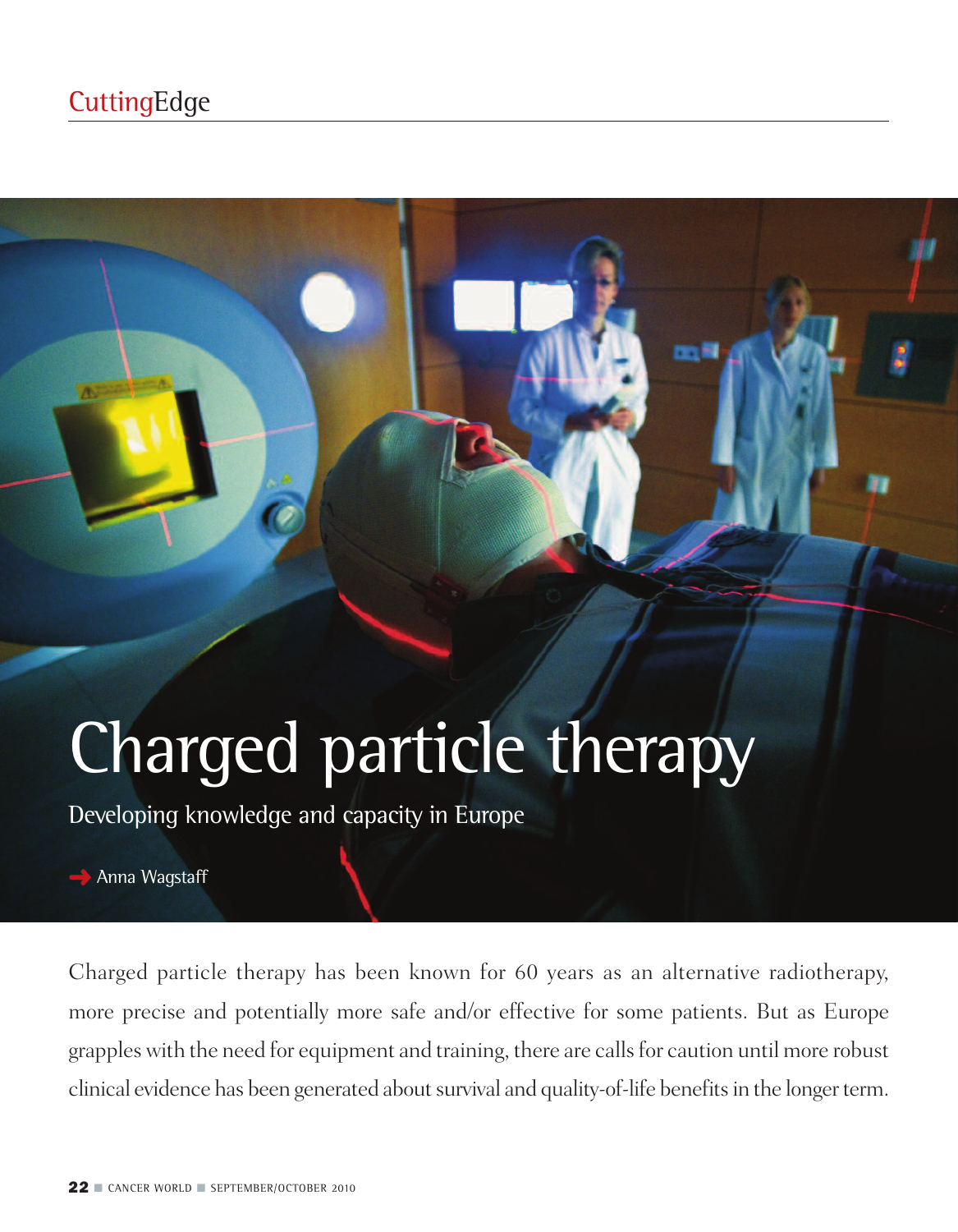Ever since radiation was first applied to treating cancer the challenge has been to maximise the damage to cancerous cells while minimising damage to normal tissue – an equation often referred to as the therapeutic ratio.Killing off healthy cellsin the pathway of the beam can do irreversible damage to the heart, lungs or brain, affect the ability to eat, talk or swallow, or breach tissue walls leading to fistulas in the bowel or urinary tract. Low-level damage from radiation raises the risk of secondary tumours in the longer term.

One technique with potential for improving the therapeutic ratio in certain cancers has been known since at least 1946. Charged particle therapy replaces the photon (energy) beamof conventional radiation(X-rays, gamma rays or electrons) by a stream of protons or other sub-atomic particles(collectively known as'hadrons') or by heavier bodies such as carbon ions.

Unlike photons, which deliver most of their energy and biological impact asthey enter through the skin, tailing off gradually asthey progressthrough the body, charged particles release relatively little energy as they enter the skin at high speed. Their greatest impact (known as the Bragg peak) is delivered as they come to rest, after which point they have virtually no impact whatsoever (see figure (a)).

In patients a series of Bragg peaks is needed to hit the tumour over its full depth, and this requirement considerably reduces the advantages it has over conventional therapy with respect to tissue damage on the way in (see figure (b)). However, the potential to protect tissue after passing through the tumour is impressive, and is the main reason why charged particle therapy has so far concentrated on ocular melanoma and tumours at the base of the skull, where avoiding damage behind the tumour is particularly important.

The passage of charged particles seems to createmuch less disturbance to neighbouring tissue than photons, thereby HEIDELBERG UNIVERSITY HOSPITAL

reducing the low-dose toxicity that is known to increase the risk of secondary tumours. Much of the current interest in this type of therapy centres on its potential to improve outcomes in paediatric patients, for whom late secondary tumours are of particular relevance because they have theirwhole lives ahead of them.

Interest has also been growing in exploring the distinct radiobiological properties of charged particles, which could help identify the sorts of tumours that might be most appropriate for this type of treatment. The biological impact of charged particles in terms of DNA damage is known to be generally higher for charged particles than photons. Calculated in terms of their relative biological effect (RBE) compared to photons, carbon ions have an RBE of 3-4, while that of protons is around 1.1. This raises the possibility that tumours that respond poorly to conventional radiation may respond better to the heavier biological onslaught of carbon ion therapy.Thiswould be of particular benefit in certain cancers of the salivary gland, sarcomas, bone cancers and pancreatic cancers, among others.

Animal and *in vitro* studies have raised hopes that heavy ion therapy might also suppress angiogenesis and metastasis, which are known to be stimulated by X-rays, although this has yet to be demonstrated in patients.

#### A SLOW START

With all this potential, it might seem strange that charged particle therapy has not developed faster since Robert Wilson published his pioneering paper on The Radiological Use of Fast Protons in the journal *Radiology* back in 1946, or indeed since the first experimental treatments of cancer patients, which were performed in physics research facilities in Berkeley, California (1954) and Uppsala, Sweden (1957).

More than 50 years on, according to the Particle Therapy Cooperative Group, there are still only 20 charged particle facilities currently treating deep tumours (as opposed to surface tumours like ocular melanoma), and only four of these, two in Germany and two in Japan, are using carbon ions.

One problem, undoubtedly, is the size



#### Particle therapy can hit a target more precisely than conventional radiotherapy

*Source:* M Durante and JS. Loeffler (2010) Charged particles in radiation oncology. *Nature Clin Rev Oncol* 7:37–43. Reprinted by permission from Macmillan Publishers Ltd, 2010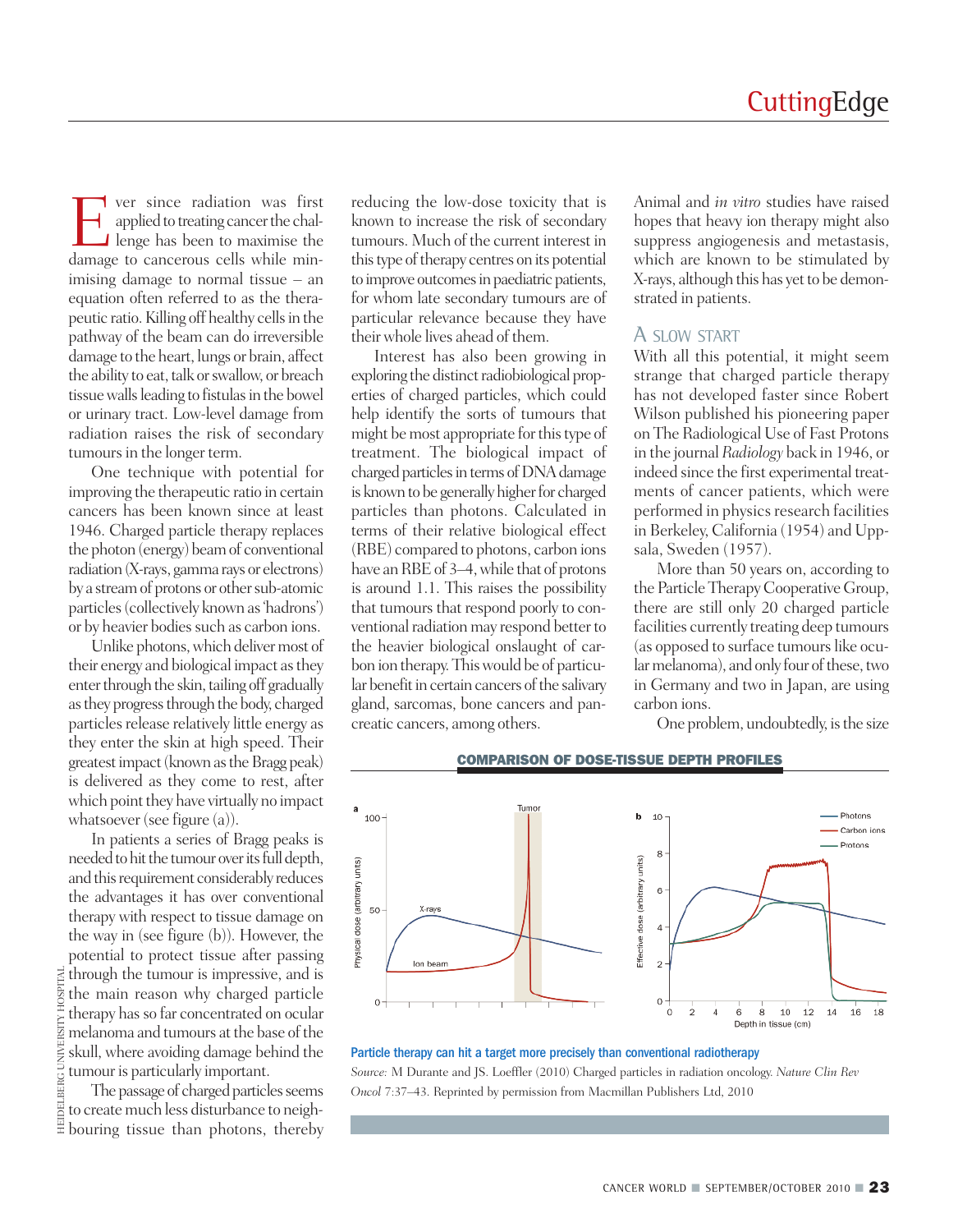and the cost of the kit. Charged particle therapy is not something a keen group of young post-docs can dabble in.Thisis particle physics – not quite CERN, perhaps, which is built to accelerate particles to close to the speed of light – but the principles are the same.

Synchotrons comprise huge circular arrangements of magnets that accelerate the particles, weigh upwards of 100 tonnes and measure around 90 metres in circumference. More advanced facilities also house huge gantries capable of rotating the synchrotron to alter the angle of the beam. Villigen, in Switzerland, and Munich and Heidelberg in Germany, are home to the only European facilities currently using gantries–thebuildingsthat accommodate them have been likened to cathedrals.

The cost of building one of these facilities is estimated at  $\text{£}125$  million – rising to €150 million if you want a gantry thrown in. Running costs are also higher, with around twice the level of staff and higher levels of expertise compared with conventional facilities.

In any case, developing the potential of charged particle therapy had to await progress in three-dimensional imaging and computer modelling. Without these, the advantages of the highly concentrated 'Bragg peak' biological impact remained largely theoretical in all but the most shallow tumours, as there was no accurate way to programme the equipment to deliver concentrated damage throughout the tumour tissue, and avoid falling short or, worse, hitting the very organs behind the tumour that charged particle therapy is meant to protect.

Significant improvements in conventional radiotherapy techniques may also have contributed to a lack of urgency in developing charged particle therapy.Conformal techniques, which deliver the full therapeutic radiation dose using multiple low-dose beams that converge on the tumour from many angles, have proved very successful in reducing acute toxicity to An impressive bit of kit. This schematic representation of the charged particle therapy facilities at Heidelberg University Hospital shows the huge scale of the equipment. The circular arrangement, top left, is the synchotron that accelerates the particles; the large construction at the bottom right of the picture, dwarfing the patient, is the gantry that allows the angle of the beam to be rotated



healthy tissue, though it is still a little early to draw definitive conclusions about late secondary tumours and survival.The ability to modulate the intensity of the beam according to the density and depth of different parts of the tumour, and the use of powerful software to deliver a finely calibrated treatment plan to amoving tumour (as in the lung) using real-time image guidance, offer further sophistication, while brachytherapy (implanting radioactive pods next to the tumour), is widely used for certain highly localised tumours.

As a result, in Europe, the task of making progresswith charged particle therapy has been left to a small band of dedicated researchers. Among them is Roberto Orecchia, head of the Centro Nazionale di Adroterapia Oncologica (CNAO) in Pavia, Italy, where a new proton therapy facility has recently been completed. The facility is based on a design developed by PIMMS (Proton and Ion Medical Machine Study), a European collaboration involving CERN and charged particle therapy research outfits in Germany, Austria, the Czech Republic and Italy.

That spirit of European scientific collaboration has been a real driving force for Orecchia. In 2002 he helped pull together diverse European efforts in this field through the European Network for LIGht ion Hadron Therapy (ENLIGHT), which links more than 150 clinicians, physicists, biologists and engineers from around 50 European universities and research institutes in 16 countries. "We were a community of scientists who were very interested in developing a new field of research in terms of particle therapy,"says Orecchia. "This was not just from a clinical point of view, but to explore the physical and biological characteristics of particles which are very interesting because they can potentially overcome the problem of radioresistance to X-rays. It was also an opportunity to improve the quality of the machine."

Collaboration was strengthened in 2008 with the start of the ULICE programme (Union of Light Ion Centres in Europe). Funded by the EC to the tune of  $€8$  million, it brings together 20 research centres in 11 countries with the aim of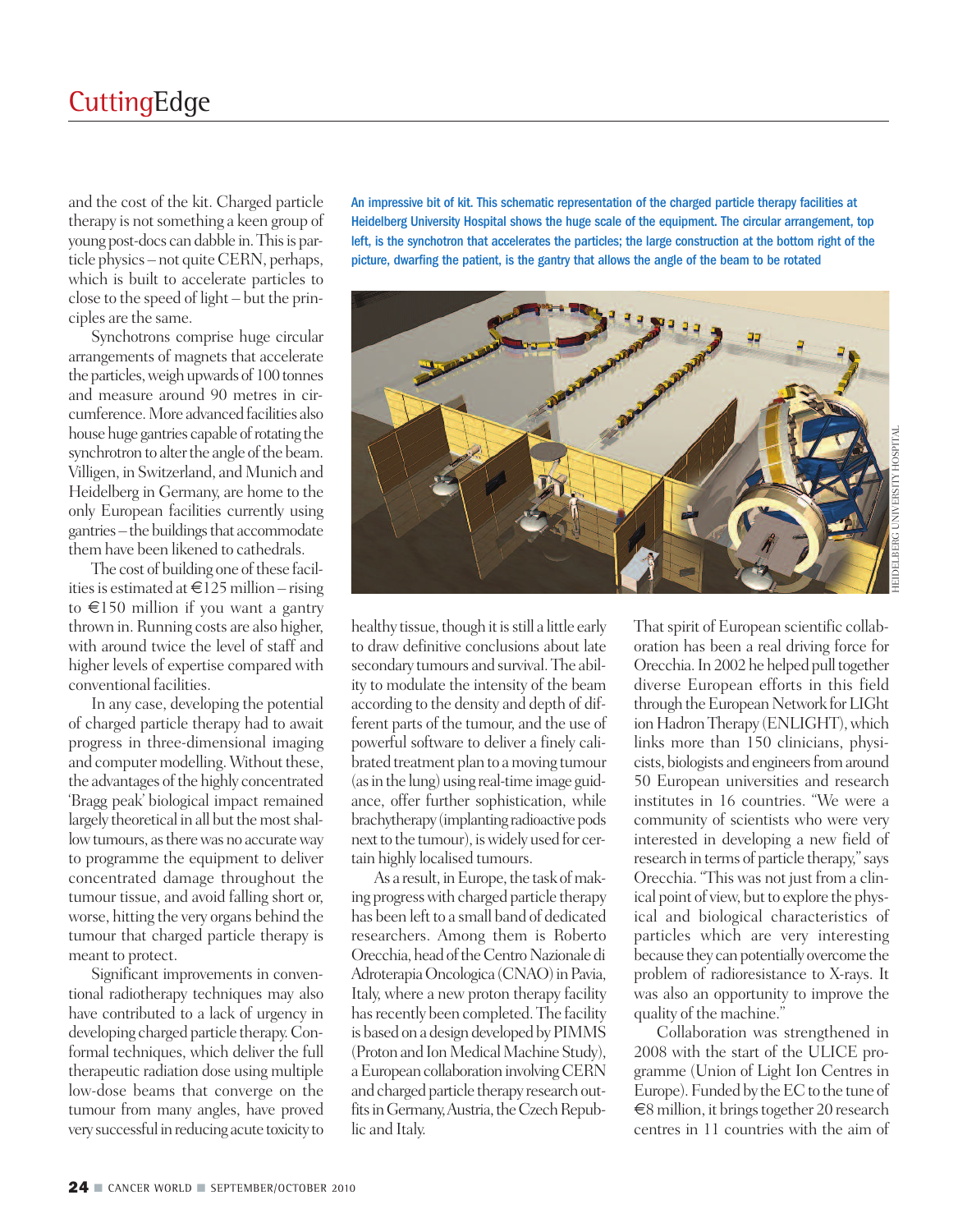establishing non-competitive European platforms for scientific and clinical research and a coordinated approach to developing the technology, helping countries to set up new facilities and gain experience in this area of therapy. This includes making 691 hours of beam time at the CNAO in Pavia, Italy, and Heidelberg University Hospital in Germany, available to ULICE partner researchers – clinical radiation oncologists as well as biologists and physicists.

Orecchia's own main focus is on developing ways to characterise an individual tumour to exploit the potential of particle therapy to best effect. "Because we have an instrument that is very precise and can be very targeted, the first goal is not only to identify where the target is but also to gather highly detailed information about the tumour biology: cell proliferation, differentiation, quantity of oxygen, a lot of different biological parameters."

These studies should help to identify markers that can guide treatment choice – includingwhich type ofradiotherapy to use (conventional, particle, or both), fractionation (how many doses should be administered within what timeframe) and other treatment parameters. "We have to find themolecular basis of a newscheme of fractionation," says Orecchia, who hopes that eventually this could lead to reducing the number of fractions to between one and five sessions, "A big reduction if you consider that when I started in radiotherapy the cycle normally lasted 40 sessions."

Improving the equipment is another area of development. "All the machines in operation now are modelled on equipment designed for physics experiments that has been modified for medical use. One of

the ULICE topics is to design a new machine as a concept for medical use." The next generation of magnets he believes could reduce the size of a synchotron by up to 50%. There are also efforts to find alternative methods to accelerate the particles, possibly using a laser beam or dielectric wall accelerator, though these are still at an experimental stage.

With the size of the accelerator reduced, more facilities will be able to afford and accommodate the smaller gantries needed to rotate the beam. Orecchia also hopes that the new generation of particle therapy facilities being developed in Europe will all use active scanning technologies that can modulate the energy of the beam according to the precise shape and characteristics of each part of the tumour.

Robotic patient positioning techniques and image guidance systems for treating moving tumours are also important areas for technological improvement.

#### HANDS-ON EXPERIENCE

The clinical and transnational access side of the ULICE programme is coordinated from Heidelberg by Jürgen Debus, head of Radiooncology and Radiation Therapy at the University Hospital who explains, "The idea is that we establish a computer network where everyone can refer potential patients, and a committee decides which patients will be entered into the studies, so we can conduct studies on a pan European level and get a faster recruitment of patients."

Three such studies have already been launched. One compares proton therapy with carbon ion therapy in patients with chordoma. Another is exploring the effectiveness of using carbon ions to treat

adenoid cystic carcinoma – a salivary gland cancer that responds poorly to conventional radiotherapy.

A third study is looking at combining conventional and proton therapy for patients with glioblastomas. "Typically 50 Gy, which is a substantial part of the treatment, is delivered in the home institution and delivered to a larger volume, where you suspect there is also microscopic spread,"says Debus. "The idea of this study is that these patients are being treated with conventional therapy to large volumes and then there is what we call a 'boost', so if there is macroscopically visible tumour, this area is treated by particle therapy."

Avoiding any break between the photon part of the treatment done at the referring centre and the proton boostwill be one of the big challenges for this study. "And in the end the question is: are the results better for this than for treatment with conventional radiotherapy."

The intention, says Debus, is that the patients and their doctors will come to Heidelberg for the 'proton boost'. This supports another aspect of ULICE, which is giving hands-on experience to radiation oncologists from centres that are interested in developing particle therapy, but do not yet have an operational facility. "These peoplewill have the opportunity to get training on the one side and also to bring their patients to the facility, treating them by themselves and then going back home. If they want to start their new facilities, they have already trained personnel and can start right away."

The imperative to invest in highly trained staff to operate this technology is a point strongly emphasised by Debus. "Photons are forgivable with dose

# "We have to find the molecular basis of a new scheme of fractionation"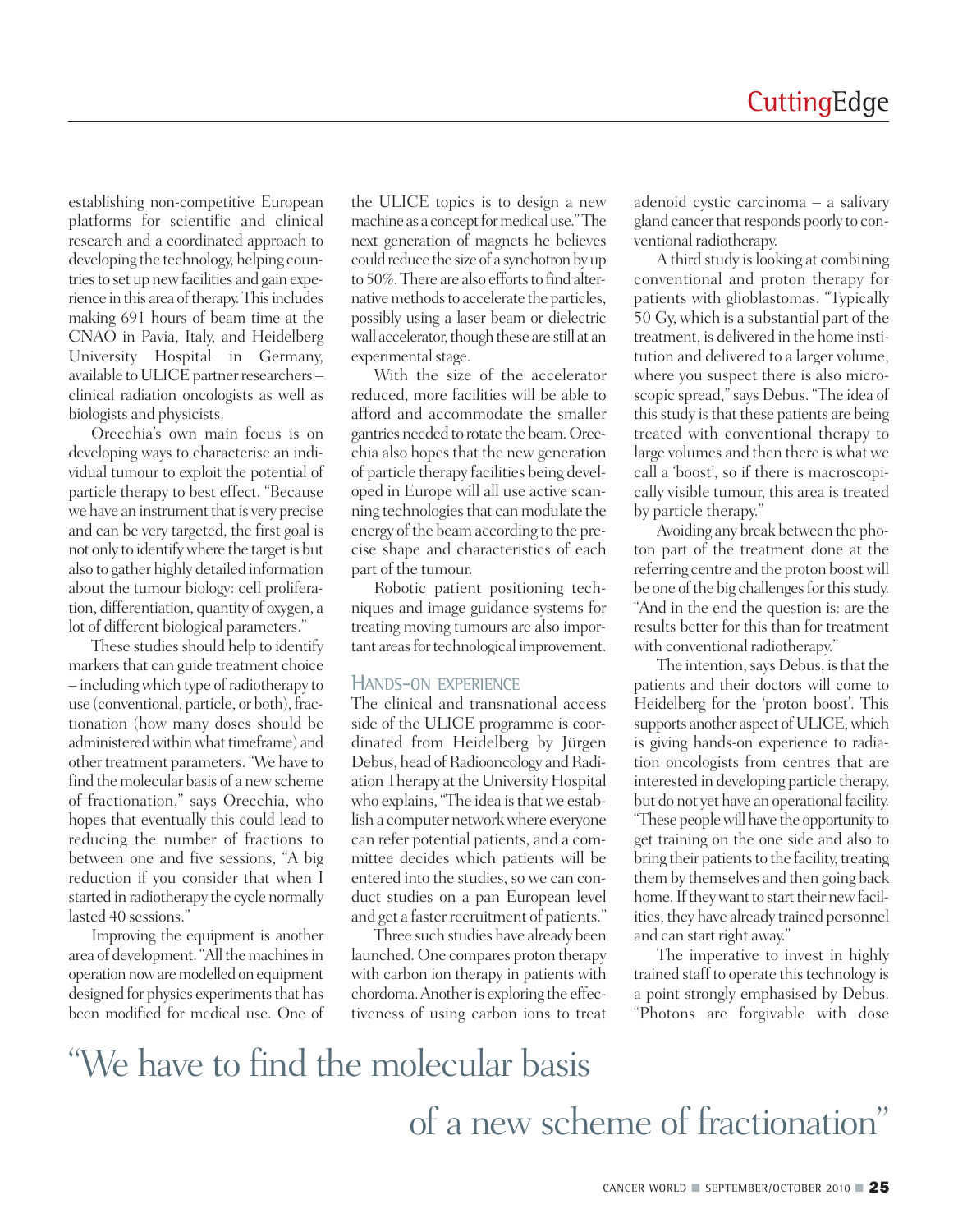distributions in many situations, they are more robust than for proton dose distributions. So you have to know about the sensitivity of the proton dose distribution and behave accordingly."

The facility at Heidelberg was completed in 2007, but only started treating patients in 2009, concentrating on base of skull tumours, typically tumours which are very close to critical structures such as optic nerve or brain stem. They also treat some patients with 'fixed tumours' of the vertebral column or in the pelvic and sacral area. His facility is now in the process of installing cutting-edge imageguidance equipment that should allow them also to treat patients with certain moving tumours within the next two years.

Looking 10 years ahead, Debus estimates that up to 30% of all radiotherapy treatments in Germany will be done using proton or ion therapy. He hopes that the clinical study platform established by ULICE (the programme comes to an end in 2012) will be able to develop robust, European evidence-based guidelines for which patients need this type of therapy and how to treat them.

#### CLINICAL EVIDENCE

One person keeping a close eye on this process of building up the clinical evidence for charged particle therapy is Michael Brada, professor of clinical (radiation) oncology at the UK Institute of Cancer Research and a past president (2004–2006) of the European Society for Therapeutic Radiology and Oncology (ESTRO). He caused some ripples with a review article in the *JCO* that he coauthored in 2007, which examined the published clinical evidence for proton therapy and concluded there was none.

Afollow-up article by the same authorsin *The Cancer Journal* in 2009 presented this stark conclusion: "…despite some tens of thousands of patients treated, the published peer-reviewed literature is devoid of any clinical data demonstrating benefit in terms of survival, tumor control, or toxicity in comparison with best conventional treatment."

The reviews looked at the evidence for chordomas and chondrosarcomas of the skull base, ocular melanomas and prostate cancer – now the main tumour treated by proton therapy in the US. They also looked at 'other tumours' and childhood tumours. The first two really raised eyebrows, because they have become established as heartland 'proton therapy territory' – indeed many facilities treat nothing other than ocular melanomas.

Yet according to Brada et al., the 90% local control rate, 85% cause-specific survival and 90% eye preservation rate are no better than the results achieved by highprecision photon irradiation, at least in small tumours.

Equally, while the results for chondrosarcomas of the skull base may sound impressive at 95% five-year progressionfree survival, these tumours, argue the authors, tend to be low-grade indolent tumours often with a long natural history. Results after radical surgery, with or without conventional radiotherapy, show 90%– 100% five-year survival, so again no advantage for proton therapy can be shown.

As for chordomas, the 73% five-year disease-free survival figure in a series of 621 patients that gets quoted in various reviews, though undoubtedly impressive, is based on a reporting error of data that were anyway so incomplete theywould be unlikely ever to have been accepted by a

peer-reviewed journal, says Brada. A closer look at that original study, published in *Strahlentherapie* – not a peer-reviewed journal – reveals that the data show a five-year disease-free survival figure of 64% not 73%, added to which, the number of patients was less than half the quoted number, and more than 40% of these were lost to follow-up.

"It just shows what happens if there is no proper peer review and you don't have any checks in the system, and you have enthusiasts... Everybody believes it and quotes it but actually the results aren't true. Everybody says, 'I want to go and have the treatment at a proton facility.'" Given that proton treatment is expensive, and that the patient may have to bear all costs privately, as well as paying for travel and accommodation, there are huge costs involved in this option, says Brada. "And my take on this is: is the benefit such that you should sell your house to go and have this treatment?"

And so it goes on. In prostate cancer, currently the focus of a marketing campaign by the US National Association for Proton Therapy (quote: "There was no sensation whatsoever, I feel I am healed") – a dose distribution study conducted at Harvard found proton therapy had no advantages over conventional radiation in lowering the risk of acute damage to the rectum, and a slightly elevated risk to the bladder. Low-level toxicity was somewhat reduced, "but is a late second malignancy an issue in prostate cancer?" asks Brada.

This question of clinical relevance, and the need to look at the effect of the treatment in the round, is one Brada keeps returning to. He mentions the example of the spine, where treatment with protons can be focused very precisely at the back

The imperative to invest in highly trained staff to operate this technology is a point strongly emphasised